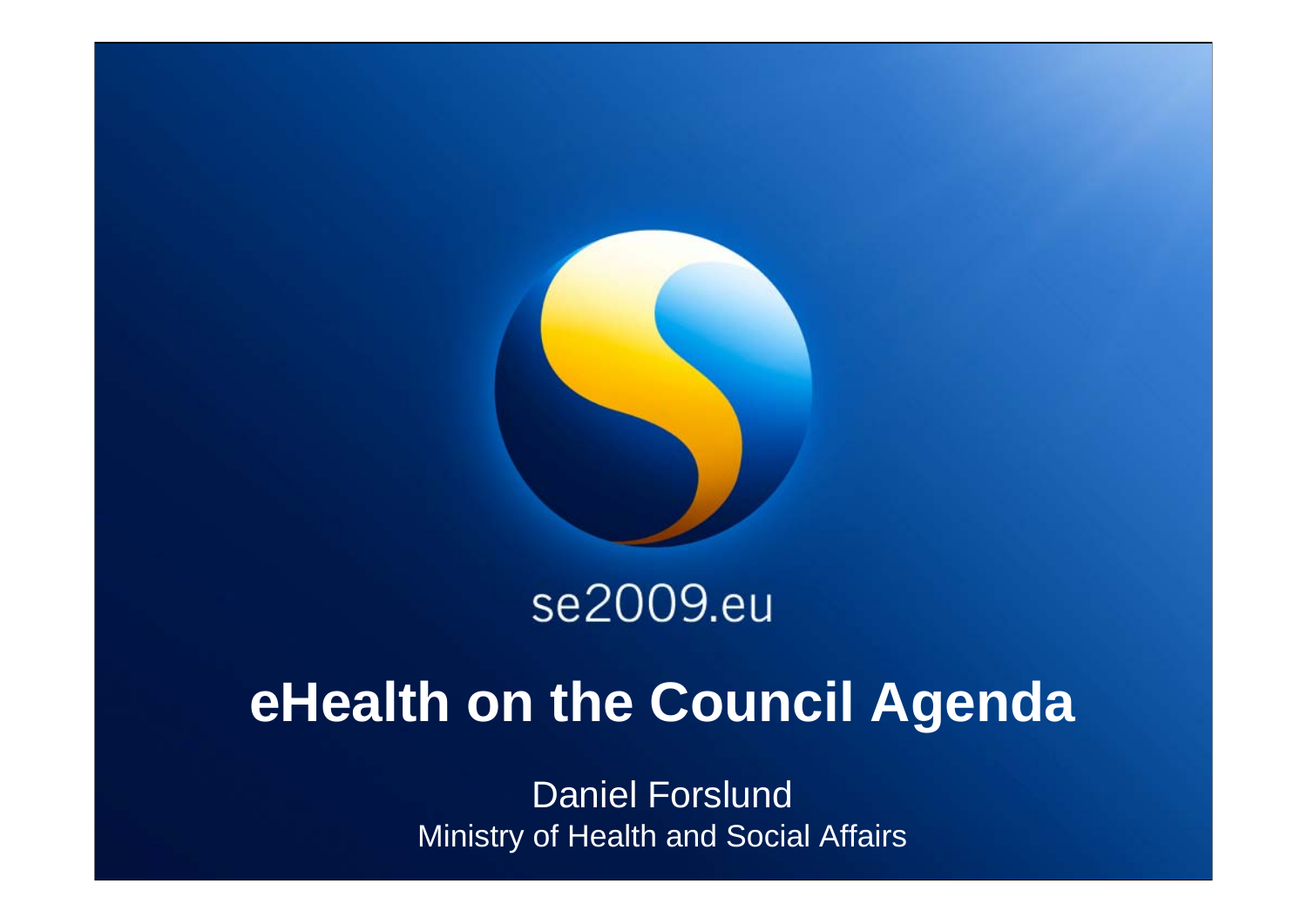

## **eHealth – a matter of high priority for the Swedish Presidency of the EU**

### **The Swedish Presidency have the ambition to:**

- better integrate eHealth into health policy and align eHealth investments with health needs;
- underline the importance of political leadership;
- strengthen the focus on deployment and actual use of eHealth services;
- – provide a strong political mandate for eHealth cooperation;
- identify specific areas for cooperation;
- initiate the development of a suitable Member State led mechanism for eHealth governance.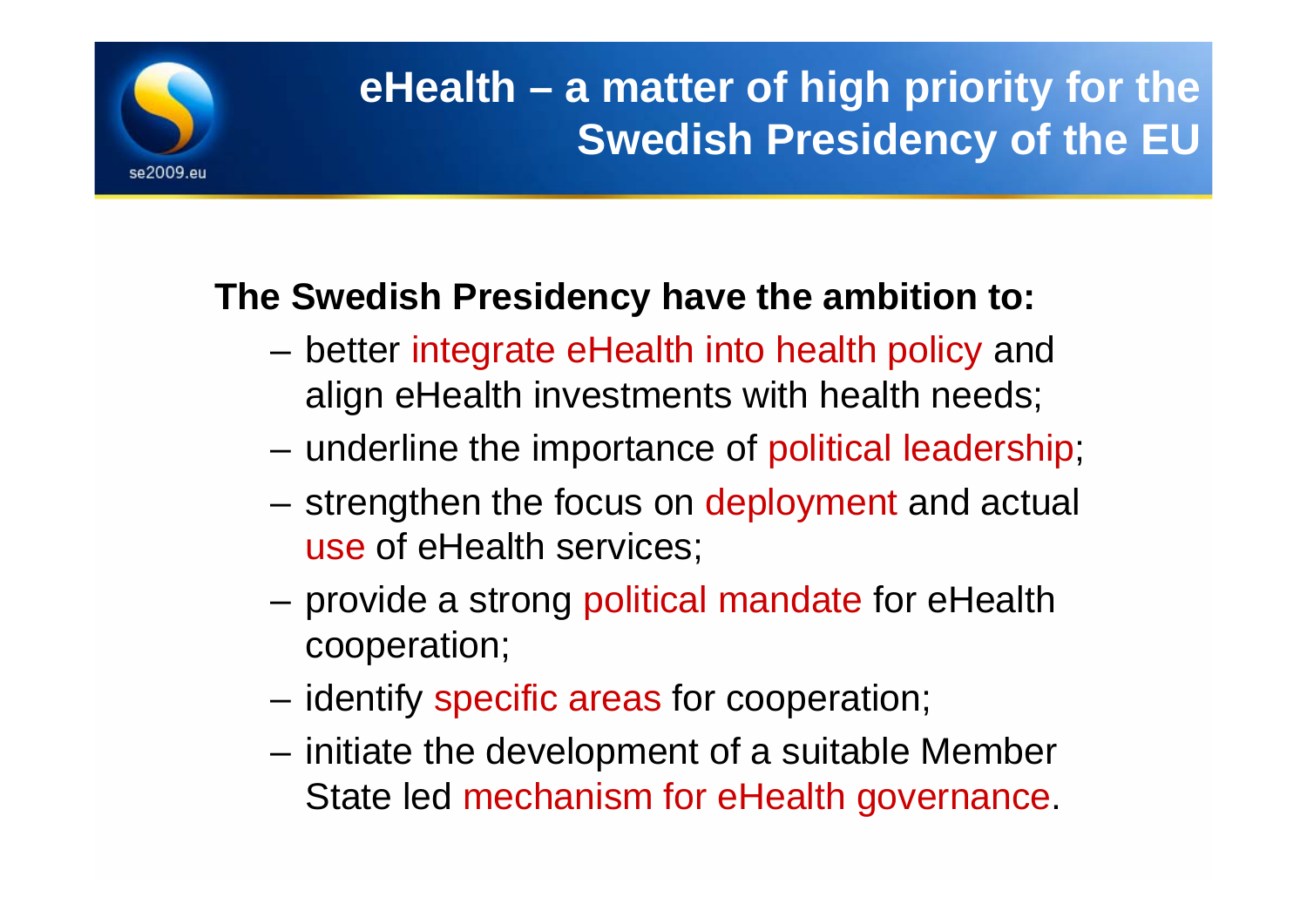

# **Why the need for a new approach to eHealth cooperation in the EU?**

- **Existing technologies are not used to their full potential since implementation levels often are to low.**
- $\bullet$ **Need for political awareness and commitment.**
- $\bullet$  **Easy to measure the initial costs for making investments in new ICT systems, but…**
- **…how can we measure the cost for healthcare if we don't make the necessary investments?**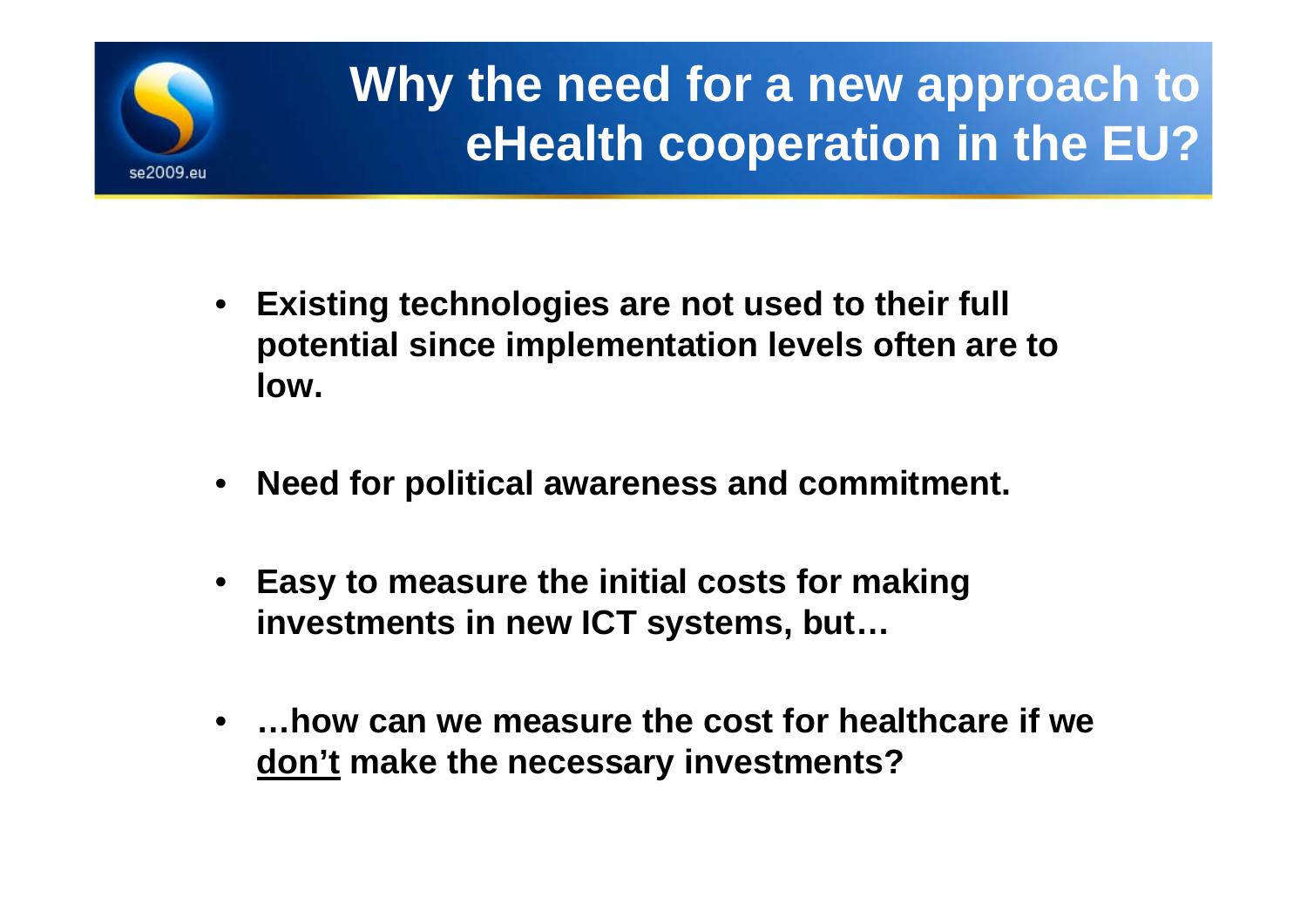

**Describing the value of eHealth in healthcare terms is crucial for creating awareness of how technology can improve patient safety, quality and efficiency in healthcare.**

### **A study in six Member States (CZ, ES, FR, NL, SE, UK) was launched with the objectives to:**

- provide a benefit model to analyse how political goals can be realised through eHealth
- visualize and quantify fact-based benefits of continued implementation of eHealth in the EU
- provide support for prioritization of investments in eHealth services.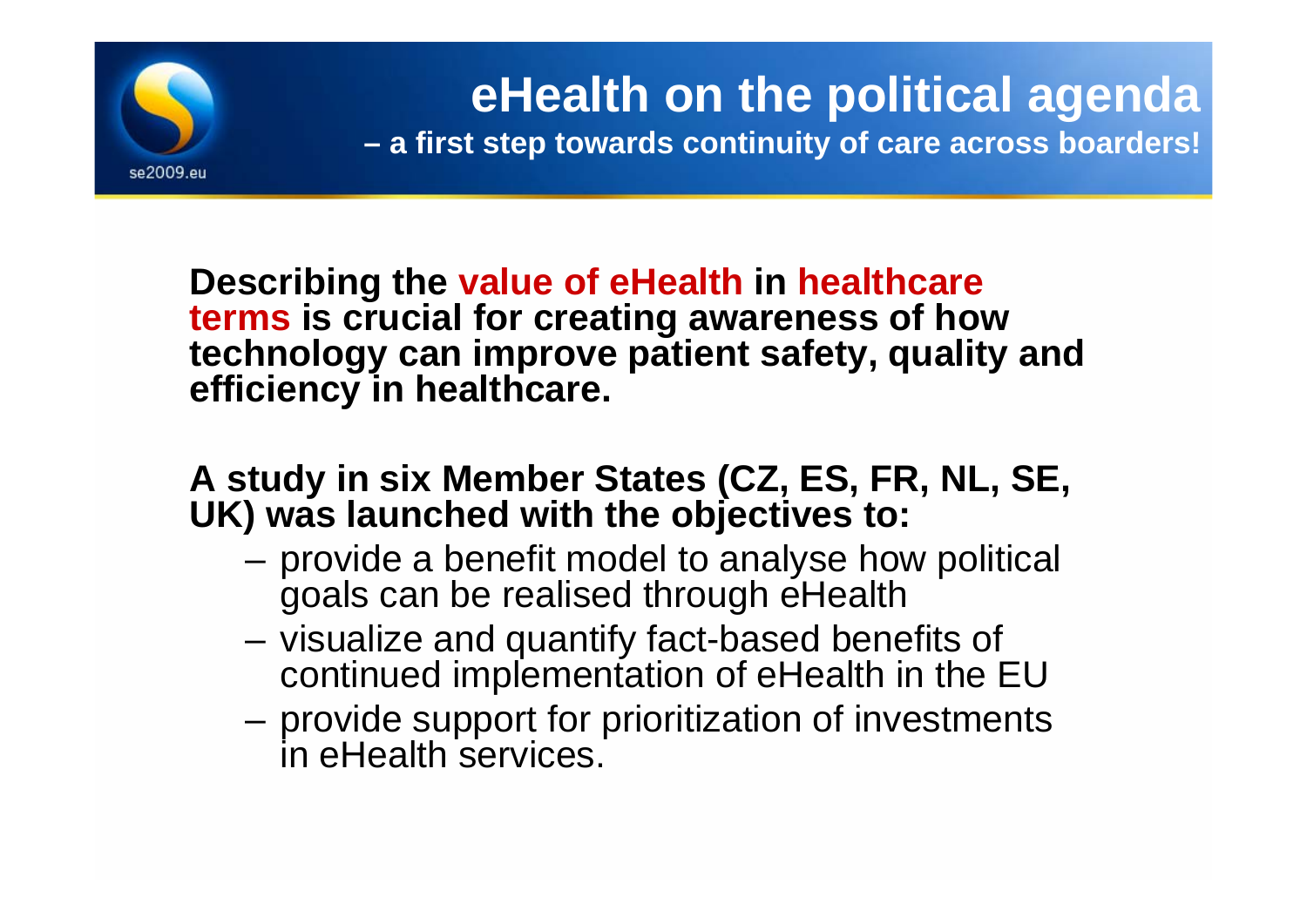

## **eHealth for e Healthier Europe a report from the Swedish Presidency**

**Major findings in the study:**

- **100,000 adverse drug events could be avoided yearly through Computerised Physician Order Entry and Clinical Decision Support.**
- **5 million prescription errors could be avoided yearly through the use of ePrescriptions.**
- **11,000 diabetic deaths could be avoided every year by the use of Electronic Medical Records and Chronic Disease Management.**
- **9 million bed-days could yearly be freed up through the use of Electronic Health Records, corresponding to a value of €3,7 billion.**

**There are still huge benefits to be gained using There are still huge benefits to be gained using technology as a catalyst for healthcare transformation! technology as a catalyst for healthcare transformation!** 

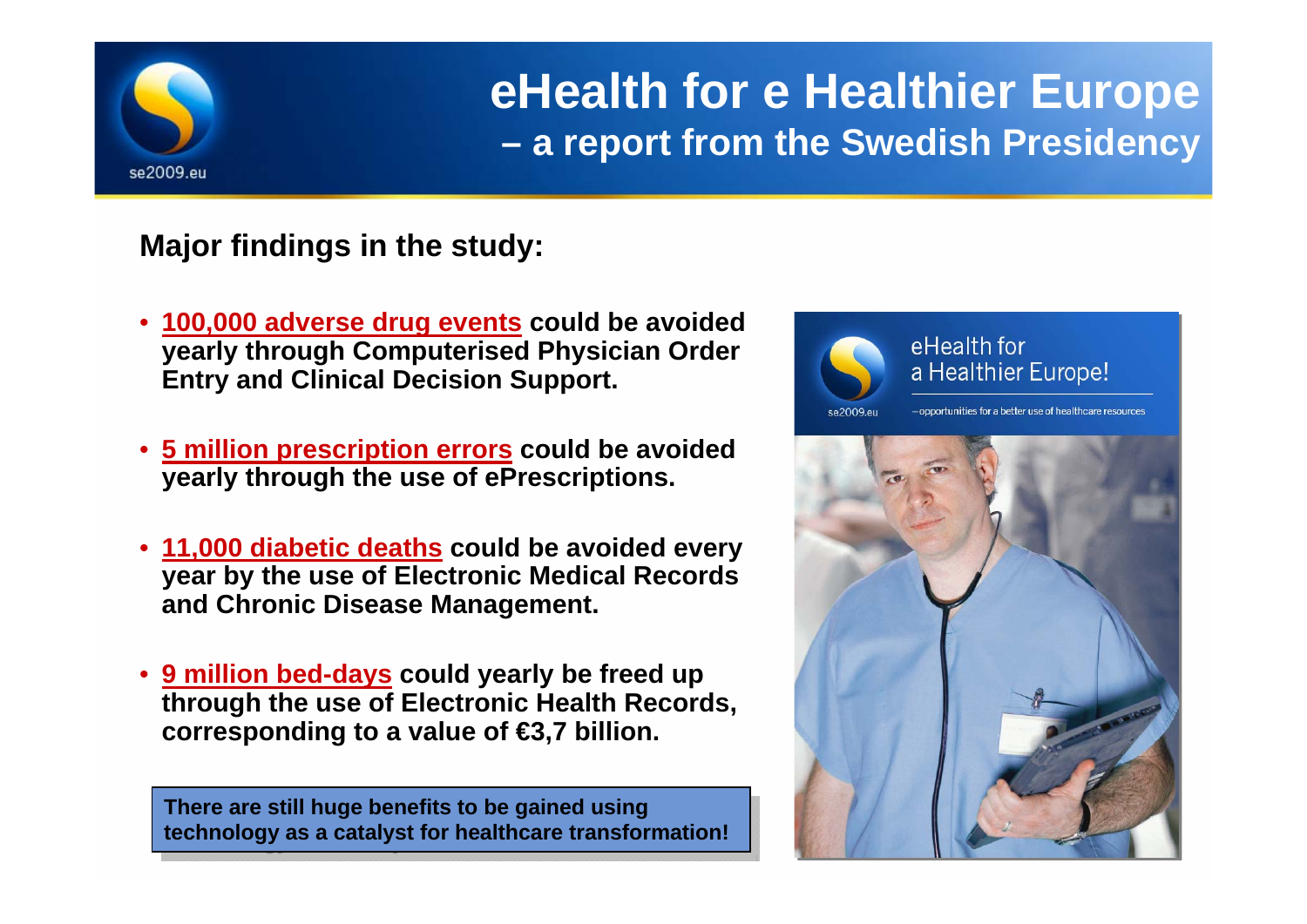

# **Realising political goals through eHealth**

### **– a new model establishing a link between politics, technology and visible benefits for patients and health professionals**

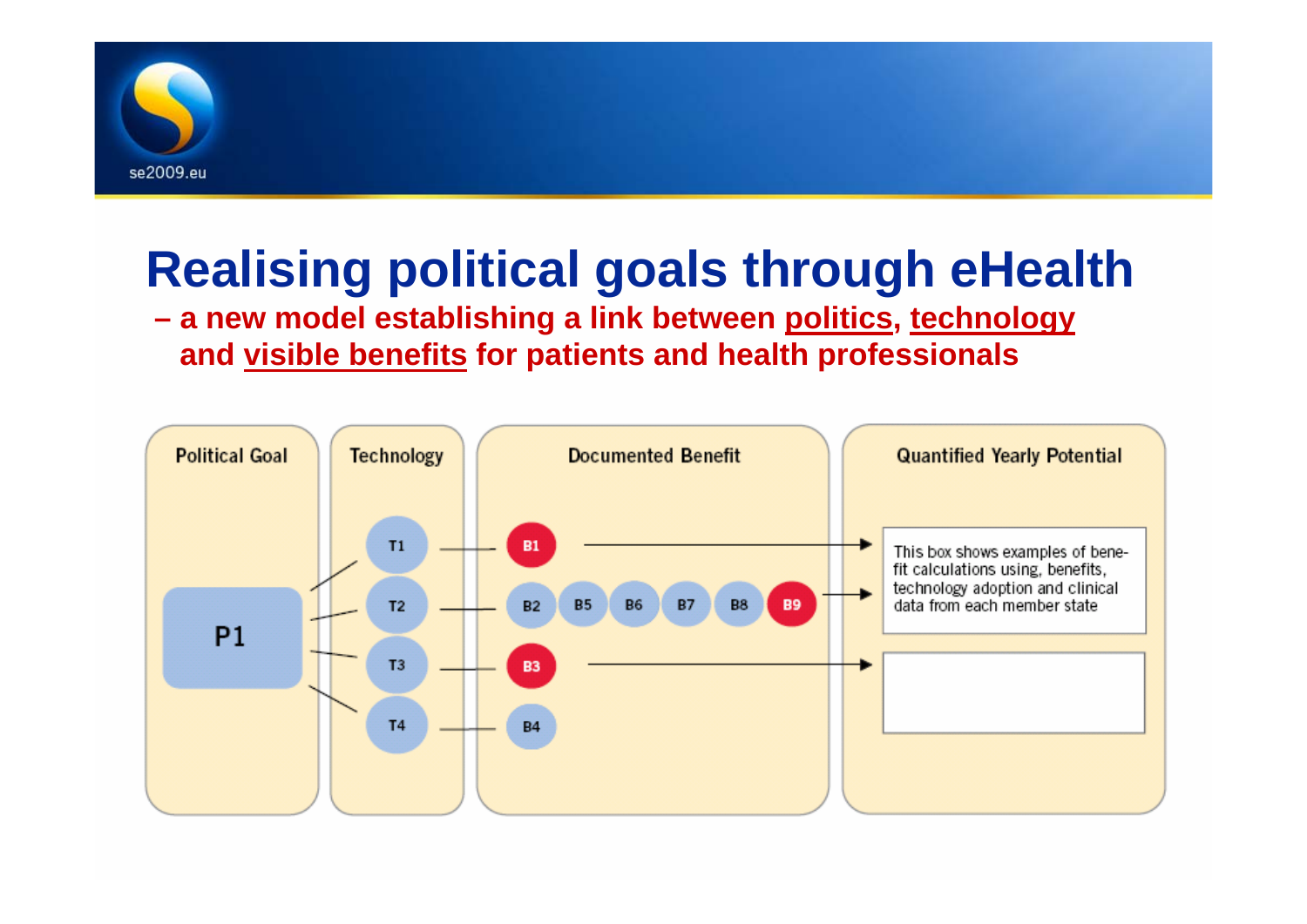

# **Draft Council Conclusions on eHealth**

**– decision point at Council level for the first time since May 2004**

#### **A new political mandate for a deeper and more concrete cooperation on eHealth, with the main ambitions to:**

#### **1) provide a strong political mandate for eHealth cooperation**

- better integrate eHealth into health policy and align eHealth investments with health needs.
- reflect recent initiatives by EC and Member States.
- underline the importance of political leadership.
- **2) identify specific areas for cooperation**
	- strengthen the focus on the deployment and use of eHealth services.
- **3) initiate the development of a suitable Member State led mechanism for European eHealth Governance**
	- establish a consolidated approach for how to realize the ambitions set out in the Council Conclusions.

### **Adoption by EPSCO planned for 1 December 2009.**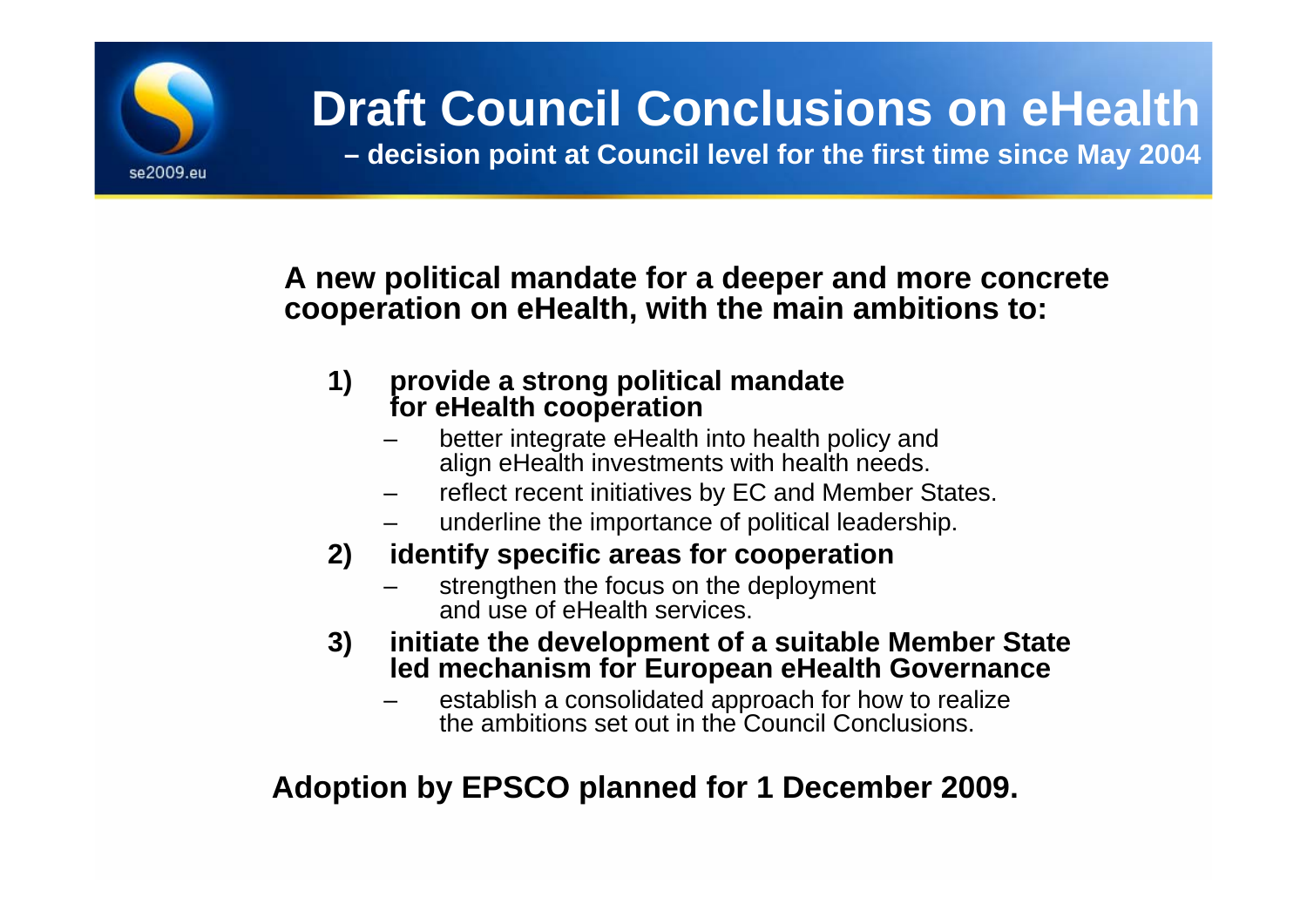

## **Main objectives for eHealth Governance**

– <u>clarification, coordination</u> and <u>consolidation</u> of ongoing initiatives

- • **Why is the timing right for a stronger European governance?**
	- majority of Member States in advanced stages of launching or implementing eHealth solutions.
	- obvious risk of duplication and fragmentation.
	- high maturity of eHealth services requires new attention.

#### •**Unique window of opportunity to:**

- coordinate ongoing activities and initiatives at EU level.
- provide essential guidance and decision support for national and EU-funded eHealth investments.
- enable continuity of care across boarders within and between Member States.
- exploit the full potential of existing knowledge.
- ensure a cost-effective use of healthcare resources.

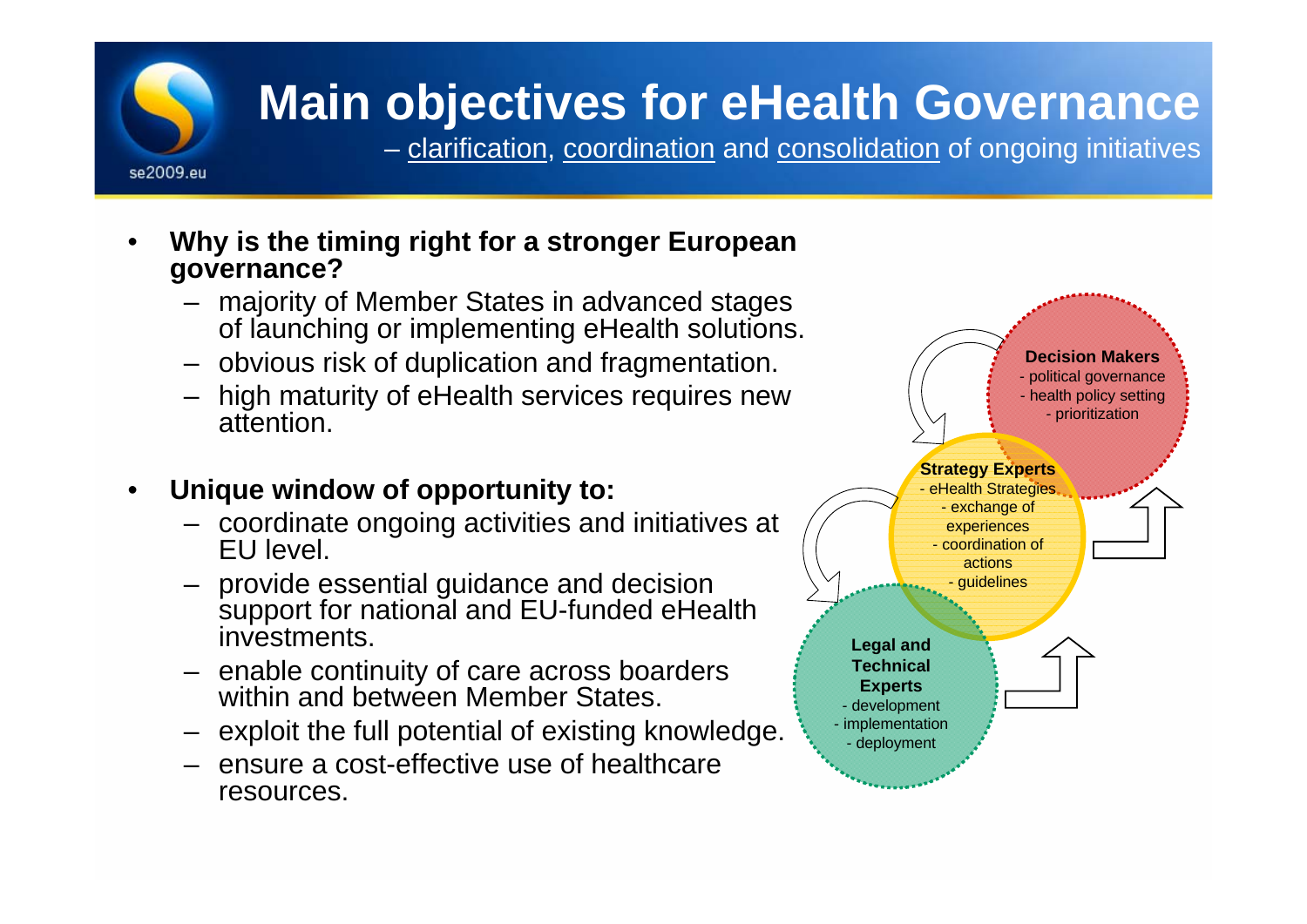# **Main objectives for eHealth Governance**

– <u>clarification, coordination</u> and <u>consolidation</u> of ongoing initiatives

 $\bullet$ **Main objectives are to:**

se2009.eu

- – bridge the gap between experts and decision makers.
- – better align ongoing eHealth activities with health policies at EU and national level.
- – strengthen the political governance of eHealth.
- – coordinate and consolidate ongoing activities at EU level and clarify reporting mechanisms.
- reinforce and support Member States in ensuring deployment and use of existing technologies.

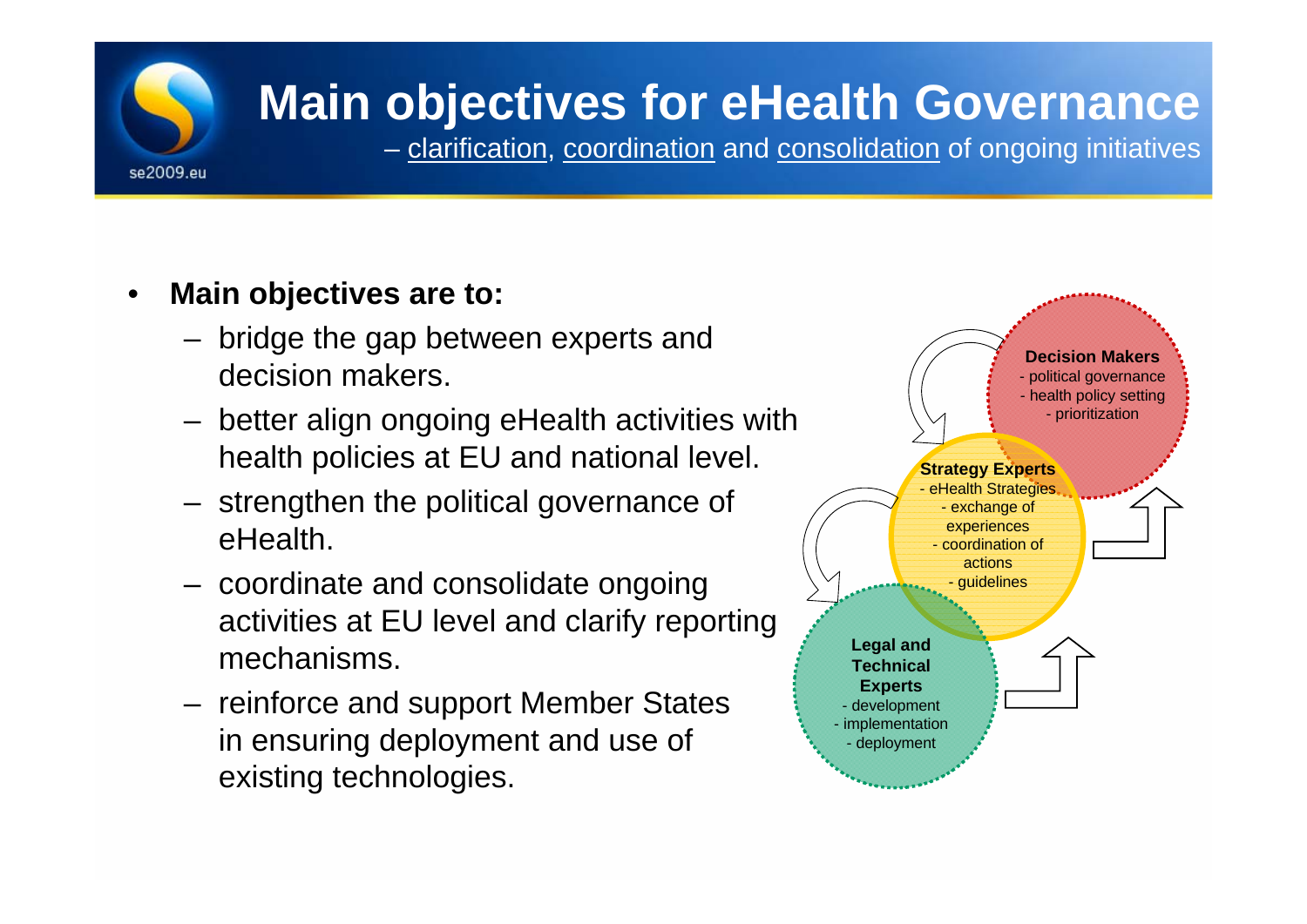

## **Potential topics for cooperation**

– joint efforts at EU level providing added value for national investments

#### $\bullet$ **Legal and organisational issues**

- ensure that that adequate protection of privacy is maintained when exchanging medical data across borders.
- ensure that freely given, specific and informed patient consent is guaranteed in cross-boarder care situations.
- improve legal certainty for health professionals when using medical data as input to treatment of patients from other Member **States**
- clarify responsibilities if duties to data protection have been bridged.
- promote a sustainable and well integrated use of eHealth services.

#### •**Semantics and terminology**

- ensure that medical data is understood and interpreted in a unified way across boarders.
- bridge language barriers for medical records.
- ensure comparable high-quality data for follow-up, research and health system governance.

#### •**Technical Framework**

- – enable the safe transfer of health data between care providers in different Regions and Member States.
- enable continuity of care across boarders by interoperability of Electronic Health Record systems.
- – enable transfer of ePrescriptions, lab results and digital images in order to ensure continuity of care.
- – enable telemedicine services and cooperation between European Reference Networks.
- • **Identification & Authentication**
	- – ensure that only authorised health professionals with a treating relationship towards the patient have access to health data.
	- ensure that the patient is identified in a secure way.
	- enable logging of secure access to health data.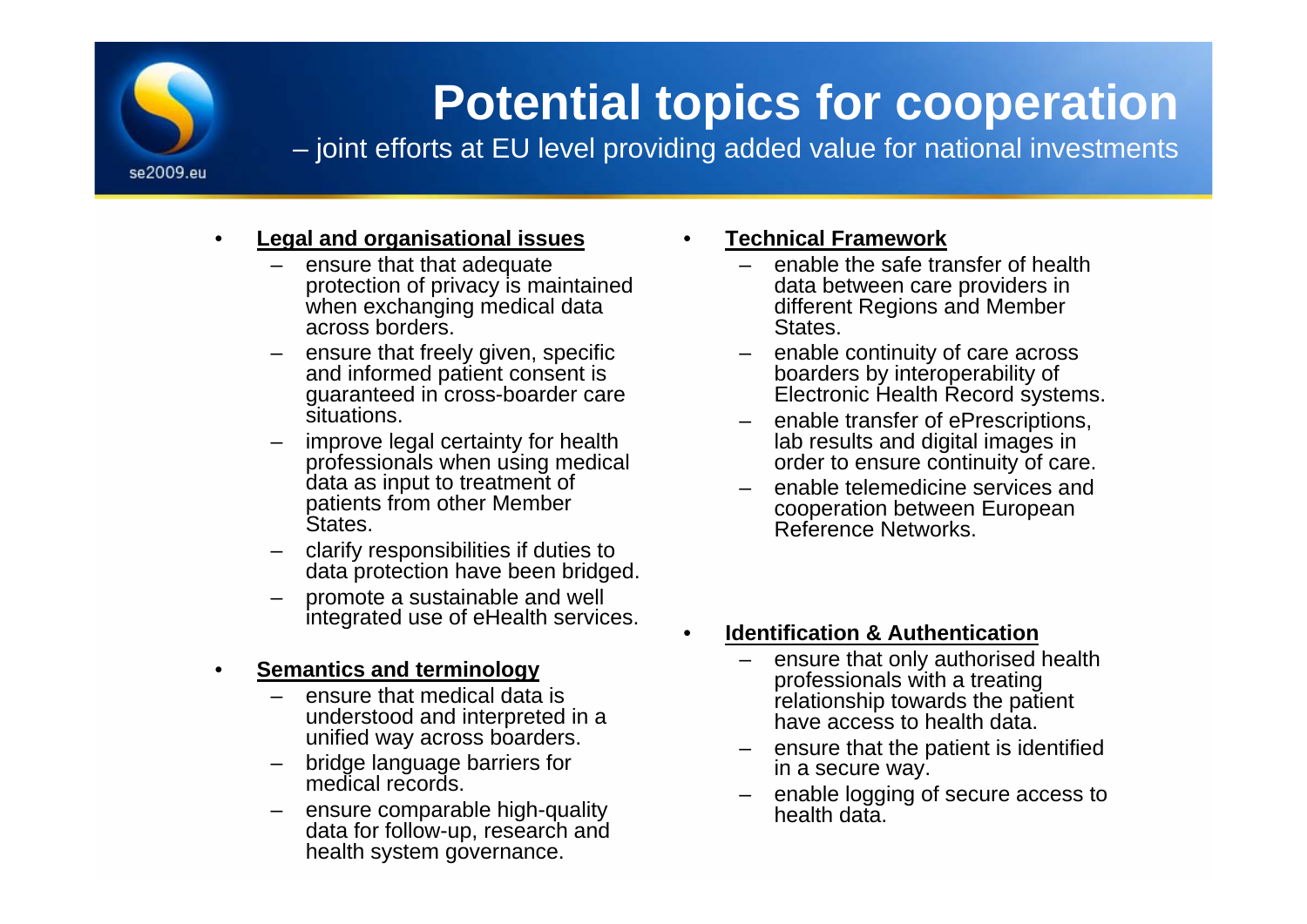

### **Presidency Activities on eHealth – meetings, conferences and negotiations**

- • **Expert Workshops on eHealth Governance (June and September)**
- • **Informal meeting of Health Ministers of the EPSCO Council (6-7 July)**
- $\bullet$ **Council Working Group meetings (July-September)**
- • **High-level meeting on European eHealth Governance (22- 23 October)**
- $\bullet$  **Ministerial Conference on eGovernment (18-20 November)**
- $\bullet$ **Formal EPSCO Council (1 December)**